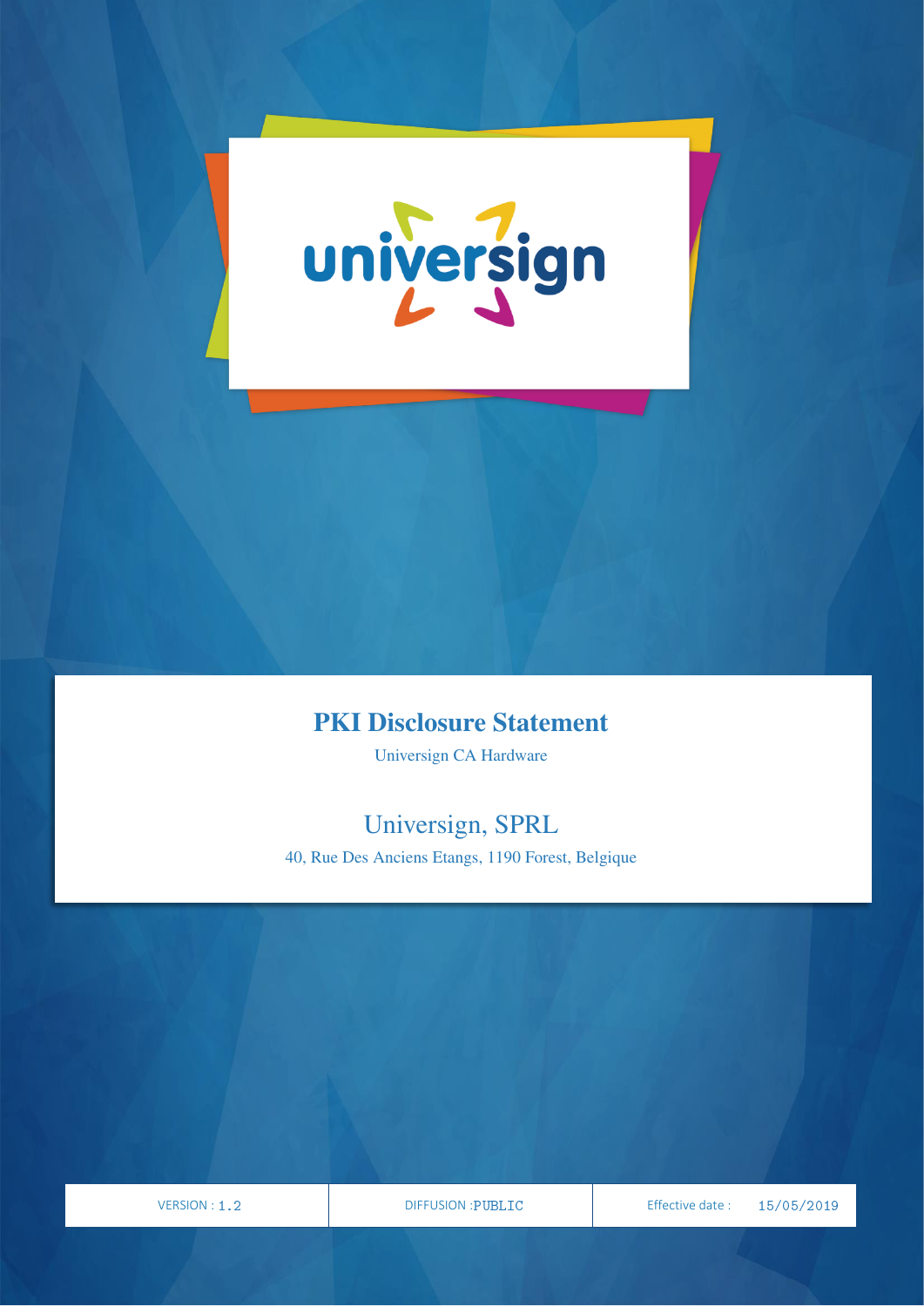# **Contents**

| $\mathbf{1}$   | <b>Point of contact</b>                                                        | $\overline{3}$          |
|----------------|--------------------------------------------------------------------------------|-------------------------|
| $\mathbf{2}$   | Type of Certificate, procedure for the validation and use of Certifi-<br>cates | $\mathbf{3}$            |
| 3 <sup>1</sup> | <b>Limits of use of the Certificate</b>                                        | $\overline{\mathbf{4}}$ |
| 4              | <b>Obligations of Certificates Subscribers</b>                                 | 5                       |
| 5              | <b>Obligations of Relying Parties</b>                                          | 5                       |
| 6              | <b>Control of the Certificate status by Relying Parties</b>                    | 6                       |
| 7              | <b>Limitations of guarantees and limitations of liabilities</b>                | 7                       |
| 8              | <b>Applicable documents</b>                                                    | 7                       |
| 9              | <b>Personal data protection policy</b>                                         | $\overline{7}$          |
|                | <b>10 Reimbursement policy</b>                                                 | 8                       |
|                | 11 Applicable law                                                              | 8                       |
|                | 12 Audit of the certification authorities                                      | 8                       |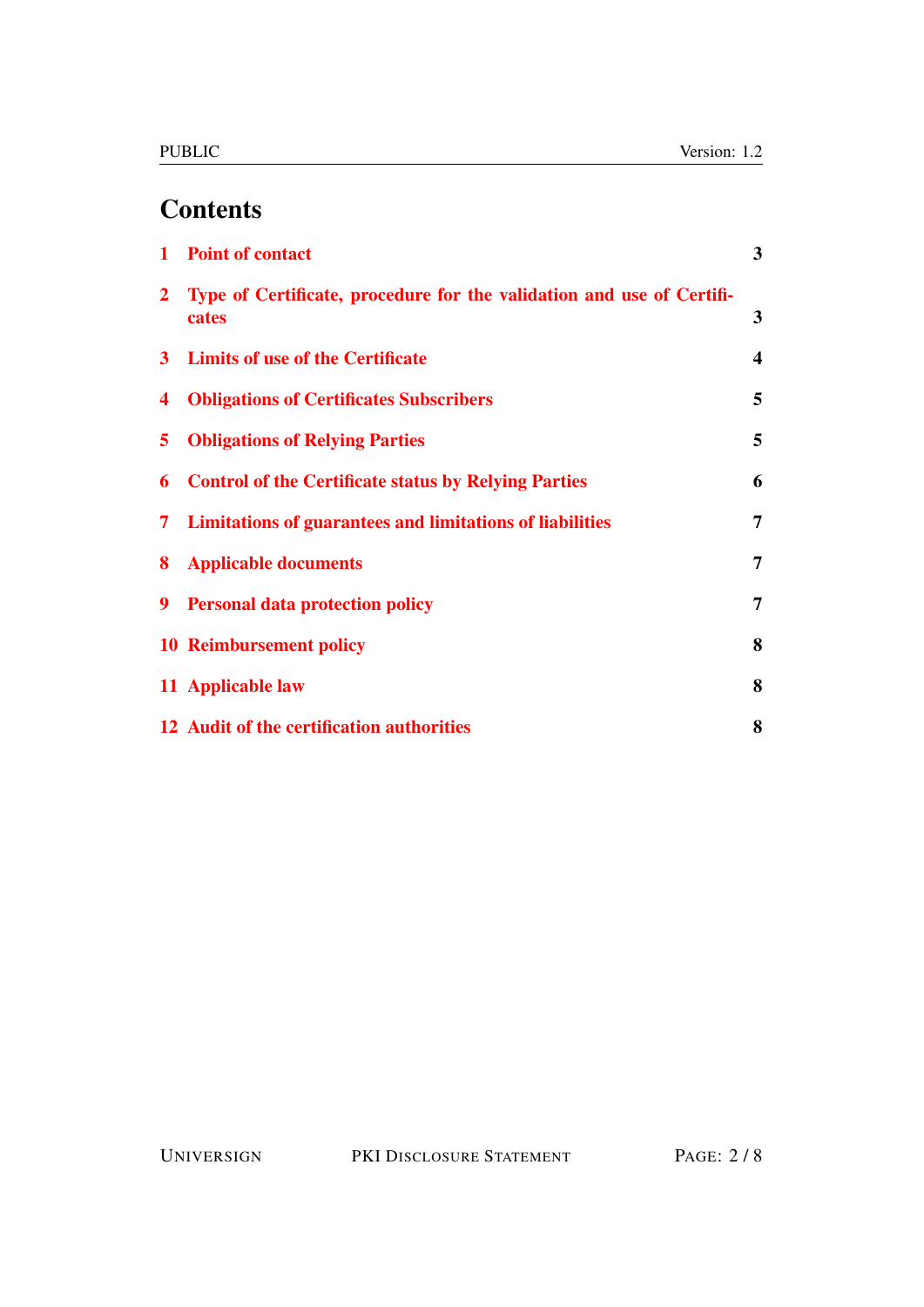This document is the PKI Disclosure Statement (PDS) of Universign, S.P.R.L., a member of the Universign Trust Network (UTN), for its CA *Universign CA Hardware*. This declaration is not a substitute for the Certification Policy (CP) of the UTN or for the Certification Practice Statement (CPS) of the CA. The CP of the UTN and the CPS of the CA *Universign CA Hardware* are available at the address <https://www.universign.com/en/certifications/>.

The PKI Disclosure Statement summarises the terms and conditions of the certification services offered by the CA *Universign CA Hardware*. It is intended for Certificate Subscribers, Certificate Officers and Relying Parties. In no way does it constitute a contract between the CA and the Subscriber or between the UTN and the Subscriber.

The UTN refers to Cryptolog International, a simplified joint-stock company with a capital of 735,963 euros, the registered office of which is at 7 rue du Faubourg poissonnière, 75009 Paris, registered in the Companies Register of Paris under the number 439 129 164.

#### <span id="page-2-0"></span>1 Point of contact

Universign, S.P.R.L 40 Rue des Anciens Etangs, 1190 Forest, Belgique <contact@universign.com>

Requests to revoke Certificates can be sent via the online form available at the address:

<https://app.universign.com/en/revocation/>.

### <span id="page-2-1"></span>2 Type of Certificate, procedure for the validation and use of Certificates

The CA issues Certificates that enable identifying the Subscriber who uses them to create an electronic signature or seal.

The CA issues the following Certificates:

- electronic signature Certificates, the Subscribers of which are natural persons;
	- Certificates in compliance with [ETSI 319 411-2] level QCP-n, corresponding to OID 1.3.6.1.4.1.15819.5.1.3.1;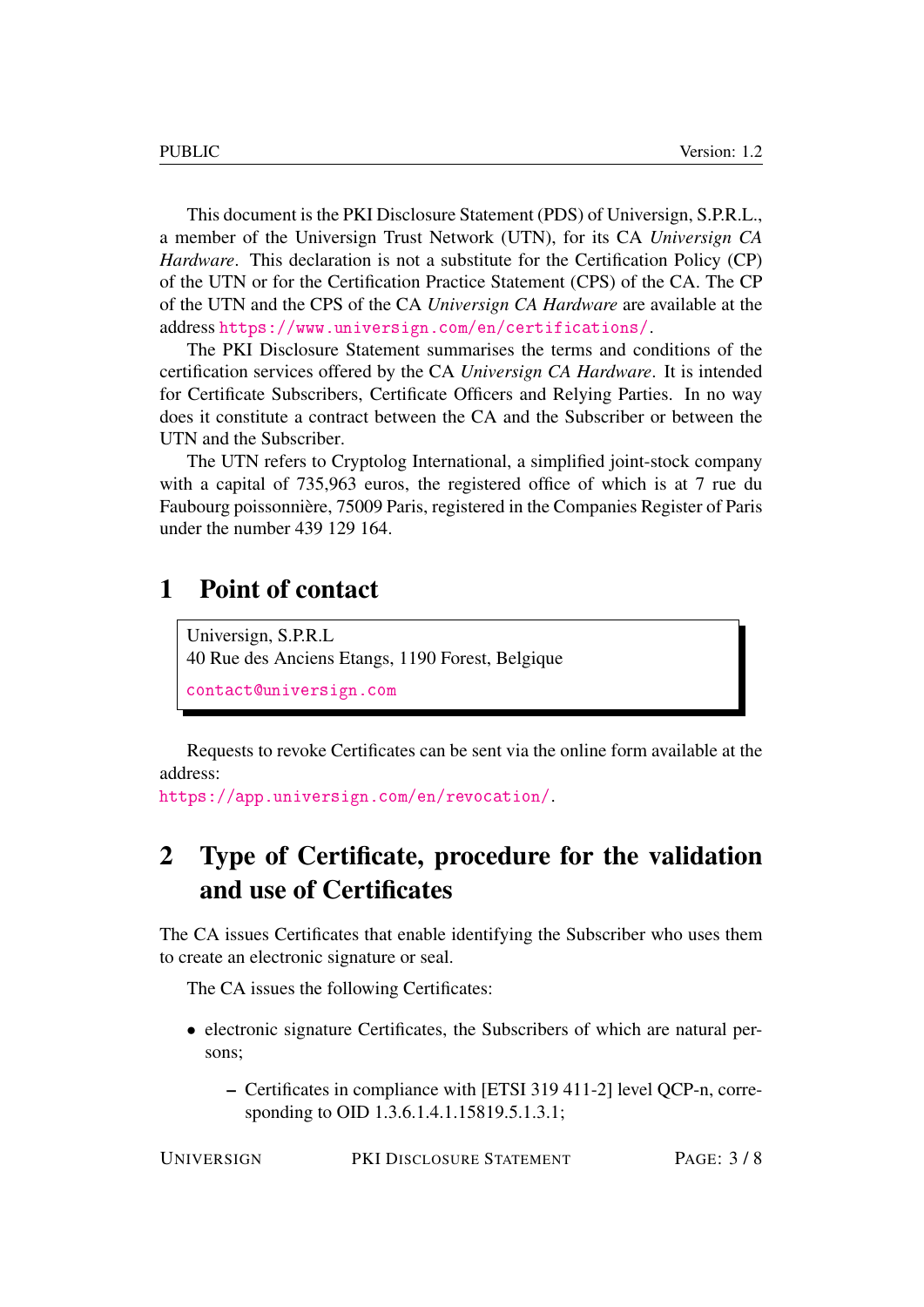- Certificates in compliance with [ETSI 319 411-1] level LCP, corresponding to OID 1.3.6.1.4.1.15819.5.1.3.3;
- Certificates in compliance with [ETSI 319 411-2] level QCP-n-qscd, corresponding to OID 1.3.6.1.4.1.15819.5.1.3.6;
- electronic seal Certificates, the Subscribers of which are legal persons
	- Certificates in compliance with [ETSI 319 411-2] level QCP-1, corresponding to OID 1.3.6.1.4.1.15819.5.1.3.5;
	- Certificates in compliance with [ETSI 319 411-1] level LCP, corresponding to OID 1.3.6.1.4.1.15819.5.1.3.4;
	- Certificates in compliance with [ETSI 319 411-2] level QCP-1-qscd, corresponding to OID 1.3.6.1.4.1.15819.5.1.3.7;

The CA validates the information and supporting documents comprising the Certification request sent by the Subscriber. The identity verification of the future Subscriber occurs via a physical face-to-face meeting or a method known to be equivalent to the former for issuing Certificates in compliance with [ETSI 319 411-2] level QCP-l or QCP-n.

#### <span id="page-3-0"></span>3 Limits of use of the Certificate

The CA cannot be held liable for any use of the Certificate that does not comply with the CP of UTN.

The Certificates are not designed, provided or combined with any authorisation to use them in any context other than those defined by the Certification Policy, i.e. as an electronic signature and/or an electronic seal.

The Certificates issued by the CA cannot be used as identity proof or as a means of electronic identification within the meaning of Regulation no. 910/2014 of the European Parliament and of the Council of 23 July 2014.

The CA is not responsible for evaluating the appropriate nature of use of a Certificate.

Additional limits of use may be defined by the Subscriber Agreement signed between the CA and the Subscriber or by the Relying Party Agreement.

The CA collects and processes personal data in accordance with the Data Protection Policy available at the address: [https://www.universign.com/fr/](https://www.universign.com/fr/politique-protection-donnees-personnelles/) [politique-protection-donnees-personnelles/](https://www.universign.com/fr/politique-protection-donnees-personnelles/).

UNIVERSIGN PKI DISCLOSURE STATEMENT PAGE: 4 / 8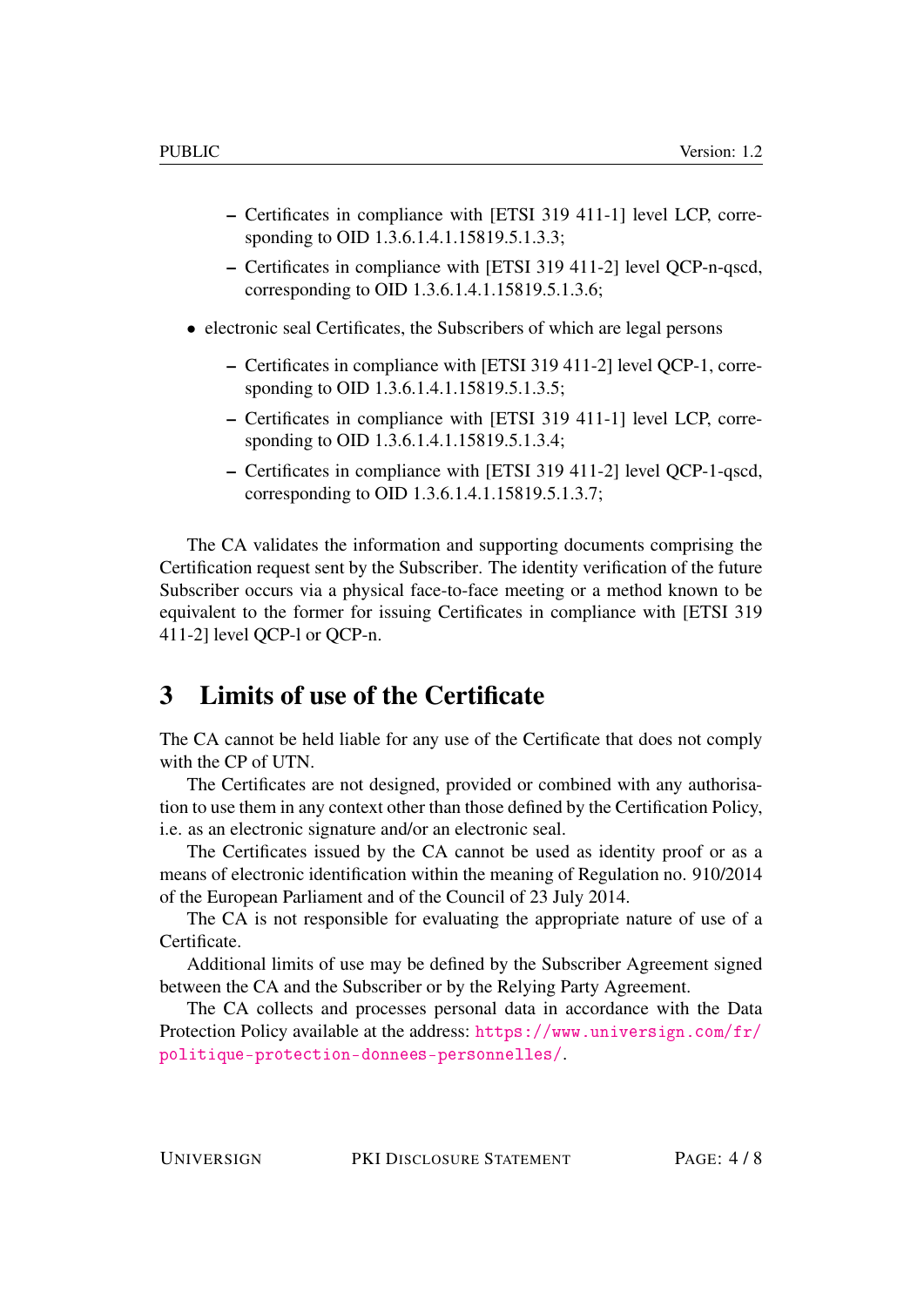## <span id="page-4-0"></span>4 Obligations of Certificates Subscribers

The Subscriber acknowledges that it has all the necessary information before using its Certificate.

The Subscriber pledges to:

- provide a registration file with accurate information;
- immediately inform the CA if the information contained in the registration file and/or the Certificate is incorrect and/or modified;
- immediately inform the CA if the Certificate Officer is replaced, if applicable;
- where applicable, hold the intellectual property rights on the information transmitted in the registration file;
- use the Certificate only for the purposes authorised by the CP of the UTN, by the Relying Party Agreement and by the regulations applicable in general;
- comply with all the requirements defined by the CP of the UTN, and especially generate and use cryptographic keys in a device and with algorithms that comply with the CP;
- refrain from reverse-engineering or attempting to take control of the software tools used by the CA in the context of the certification service;
- ensure the security of its authentication means in order to prevent the use of the keypair by unauthorised third parties; it particularly pledges to take all measures necessary to guarantee the confidentiality of the keypair activation means and to implement all measures for keeping the keypair under the exclusive control of Authorised Persons, where applicable.

Additional obligations may be defined by the Subscriber Agreement signed between the CA and the Subscriber.

## <span id="page-4-1"></span>5 Obligations of Relying Parties

The Relying Parties are required to ensure the appropriate use of the information contained in the Certificates, especially by: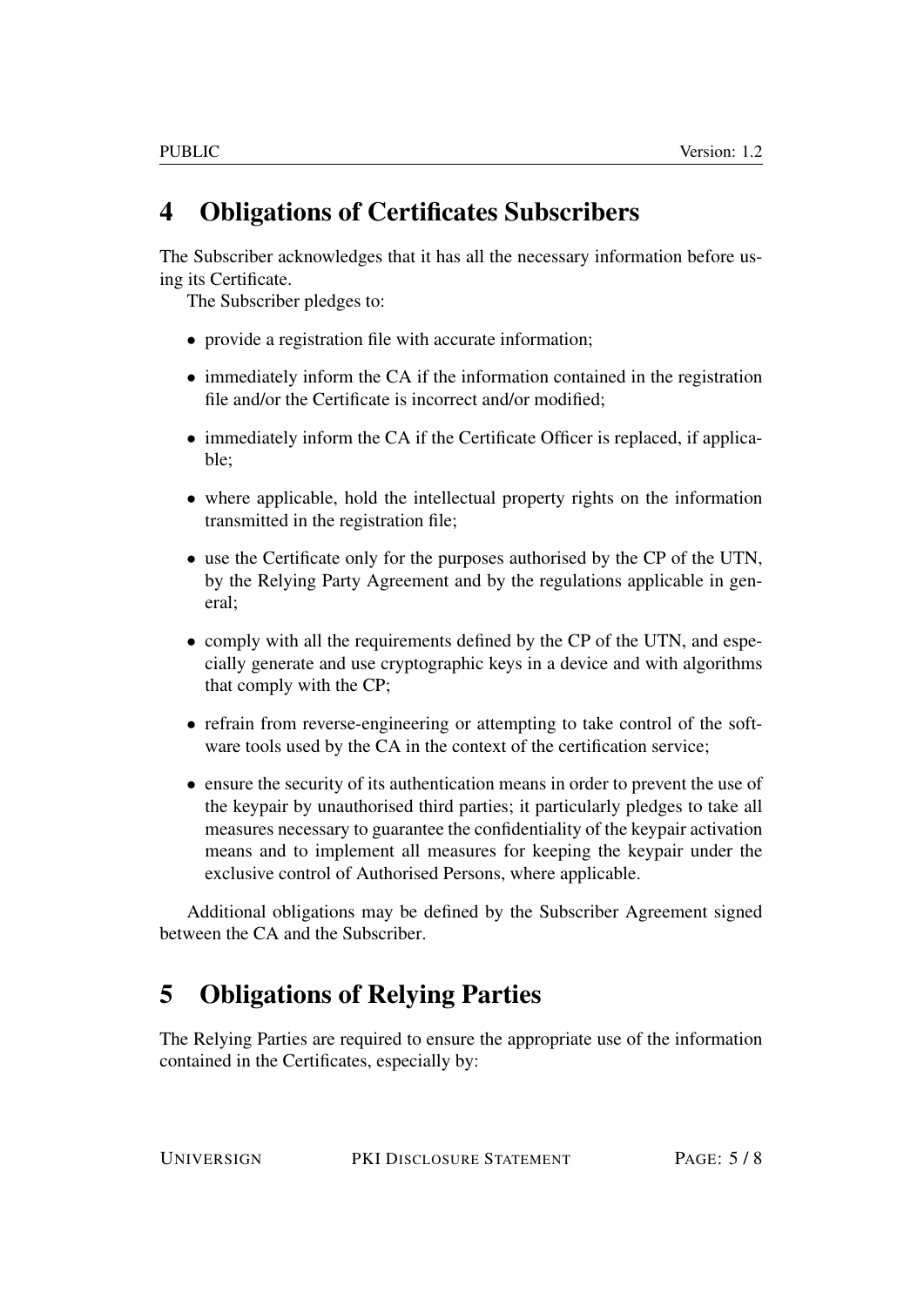- verifying the consistency between their requirements and the conditions and limits of use of the Certificate defined by the Relying Party Agreement and by the CP of UTN;
- verifying whether the Certificate is compliant with legal, regulatory or normative requirements required for the desired use;
- verifying the status of the Certificate that they wish to use, as well as the validity of all Certificates of the chain of trust;
- using the appropriate software and hardware for verifying the validity of the signatures or seals associated with the Certificates;
- ensuring the conditions and limits of use of the electronic signatures or electronic seals associated with the Certificates.

### <span id="page-5-0"></span>6 Control of the Certificate status by Relying Parties

An information service provided by the CA enables:

- using the OCSP (Online Certificate Status Protocol) to verify the status of a Certificate;
- using the certificate revocation lists of the CA.

Under normal operation, it is available 24/7 pursuant to the conditions defined by the CP of the UTN.

The service allows obtaining information on the revocation of Certificates of levels QCP-1, QCP-n, QCP-1-qscd and QCP-n-qscd, even after their expiry. In case of the discontinuation of the CA 's activity, the obligations related to the provision of information on the Certificate status are transferred in accordance with the stipulations of the CP.

The Certificate revocation lists can be downloaded from the Publishing Site. The CRLs (Certificate Revocation Lists) are compliant with standard IETF RFC 5280.

The information required for using the OCSP protocol to verify the status of Certificates is contained in the Certificate fields and their extensions. The protocol is implemented as per standard IETF RFC 6960.

UNIVERSIGN PKI DISCLOSURE STATEMENT PAGE: 6 / 8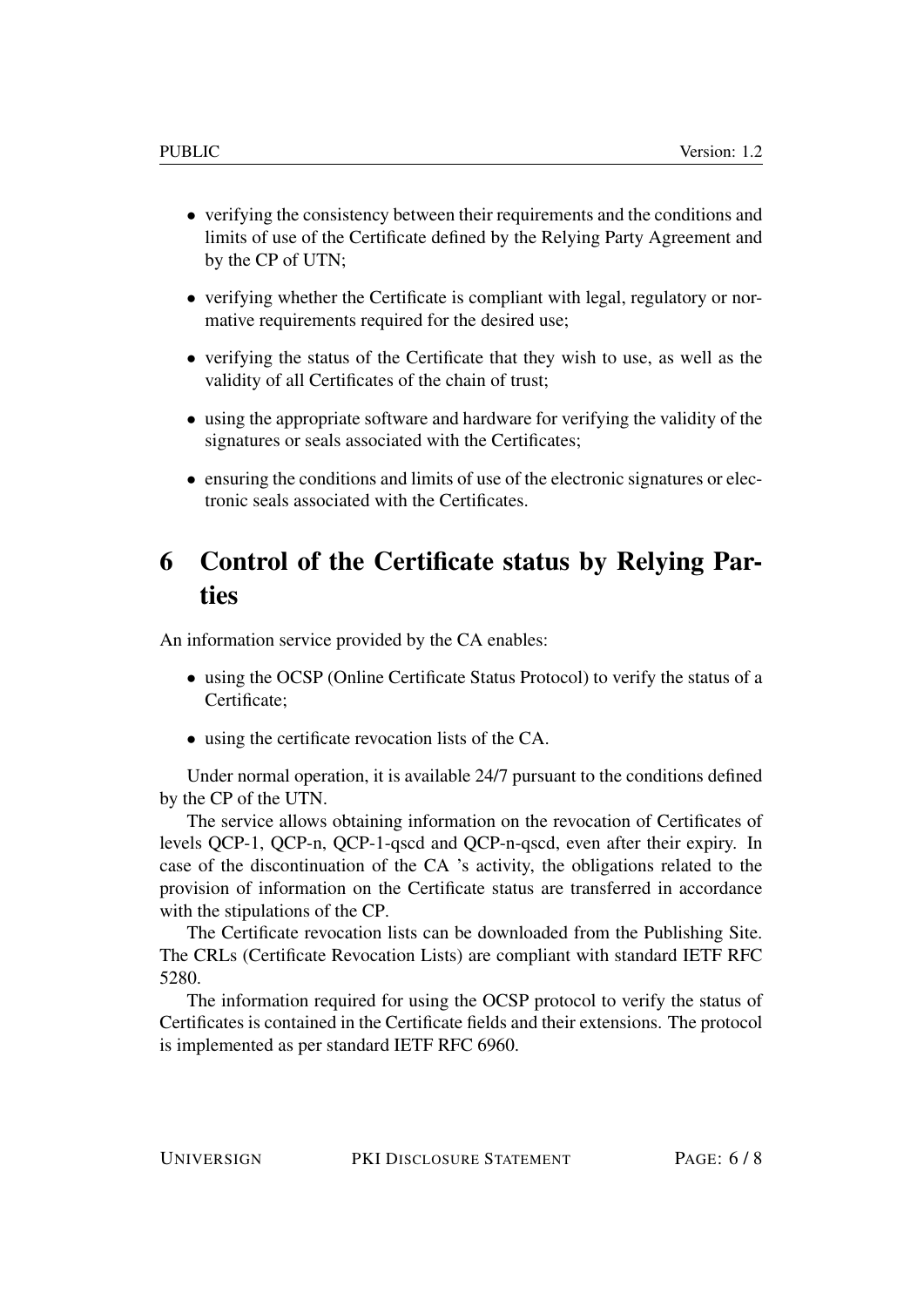## <span id="page-6-0"></span>7 Limitations of guarantees and limitations of liabilities

Except for the guarantees expressly defined in the Relying Party Agreement applicable to the Relying Parties and those defined in the Subscriber Agreement applicable to the Subscriber, all other express or implicit guarantees are not applicable, especially any guarantee of suitability for a specific use or of compliance with special requirements of the Relying Parties and the Subscribers.

Therefore, the provision of the certification service does not discharge the Subscriber and the Relying Parties from analysing and verifying the legal or regulatory requirements applicable to it.

The CA cannot be held liable in case of an unauthorised or non-compliant use (with the legal and contractual requirements) of the Certificates, the revocation information as well as the equipment or software made available for the provision of the certification service.

The CA cannot be held liable for any damages resulting from errors or inaccuracies in the information contained in the Certificates, when these errors or inaccuracies result directly from the erroneous nature of the information communicated by the Subscriber. The CA cannot be held liable under any circumstance in case of any use that is not compliant with the uses defined in the CP or in the Relying Party Agreement. The CA cannot be held liable under any circumstance in case of breach of obligations by the Subscriber and/or the Relying Parties. The CA cannot be held liable for indirect damages resulting from the use of a Certificate.

Additional limitations may be defined by the Subscriber Agreement signed between the Subscriber and the CA.

#### <span id="page-6-1"></span>8 Applicable documents

The applicable CP of the UTN, the Relying Party Agreement of the UTN and the CPS of the CA are published at the address <http://docs.universign.eu>.

#### <span id="page-6-2"></span>9 Personal data protection policy

The Personal Data Protection Policy is published at the address: [https://www.](https://www.universign.com/fr/politique-protection-donnees-personnelles/) [universign.com/fr/politique-protection-donnees-personnelles/](https://www.universign.com/fr/politique-protection-donnees-personnelles/)

UNIVERSIGN PKI DISCLOSURE STATEMENT PAGE: 7 / 8